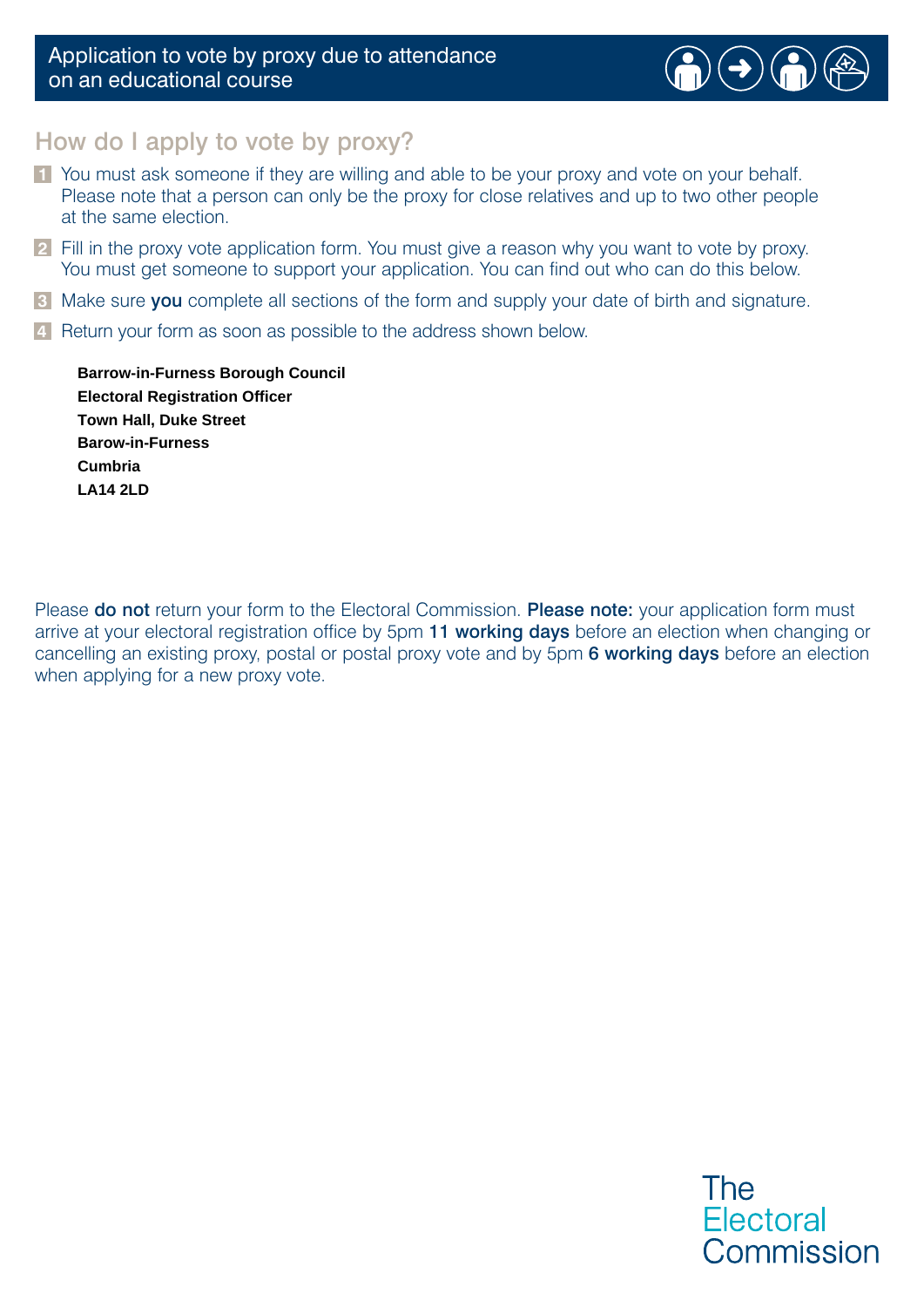

# Voting by proxy

If you cannot vote at an election in person, you can apply to vote by proxy (someone else voting on your behalf). You can use this form to apply to vote by proxy if you or your spouse or civil partner will be attending an educational course that means you cannot vote in person on election day.

## Who can support my application?

- the director or tutor of your course
- the principal or head of the educational establishment where your course is taking place
- an employee of the educational establishment where your course is taking place who is authorised to support your application

# What happens after I've returned this form?

- Your proxy must go to **your** local polling station to vote. If your proxy cannot get to the polling station, they can apply to vote for you by post. They can apply to do this up to 11 working days before election day. They should contact the electoral registration office for more details.
- Your proxy will be sent a proxy poll card, telling them where and when to vote on your behalf.
- You should let your proxy know how you want them to vote on your behalf, for example, which candidate or which party.
- If it turns out that you are able to go to the polling station on election day, you can vote in person as long as your proxy has not already done so and has not applied to vote for you by post.
- You will need to give your date of birth and signature on this application form. This information is needed to prevent fraud. If you are unable to sign this form, please contact your Electoral Registration Officer.

# Voting as proxy

A person can only be a proxy for close relatives and up to two other people at an election.

Close relatives are the spouse, civil partner, parent, grandparent, brother, sister, child or grandchild of the applicant.

The proxy must be eligible to vote.

## More information

If you have any questions about voting by proxy, go to www.aboutmyvote.co.uk or contact your electoral registration office.

In England and Wales, the electoral registration office is based at your local council. In Scotland, it may be a separate office.

For contact details, go to www.aboutmyvote.co.uk

This form does not apply in Northern Ireland. Visit www.eoni.org.uk for more information.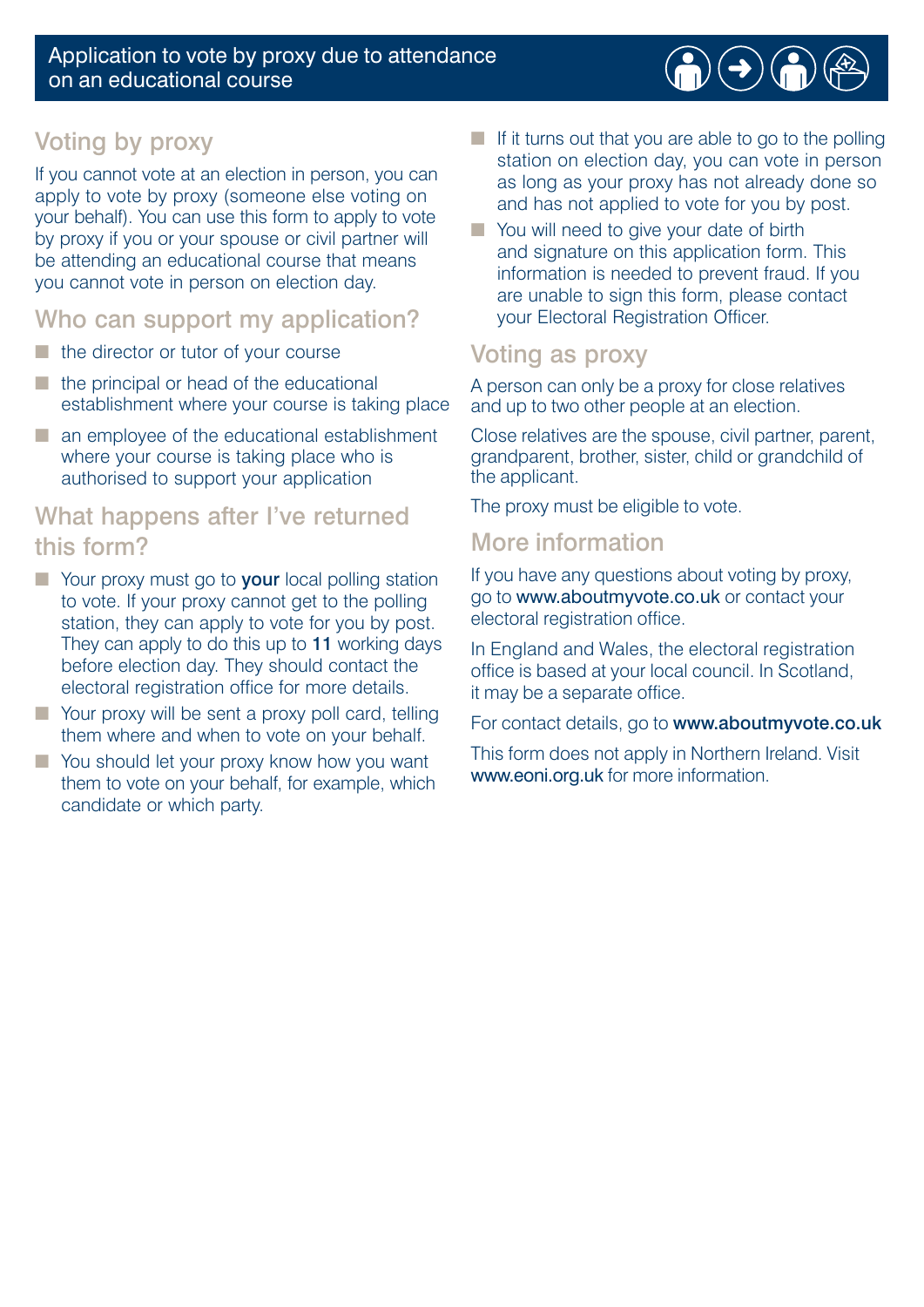### Application to vote by proxy due to attendance on an educational course

an educational course at (give name of

 $\frac{|to|}{\frac{p}{p}}$ 

educational establishment):

Course title

From



Only one person can apply to vote by proxy using this form. Write in black ink and use BLOCK LETTERS. When you have filled in every section and signed the form yourself, send it to your local electoral registration office. You can get the address at www.aboutmyvote.co.uk

| <b>About you</b>                                                   | I am not able to go to the polling station on election<br>day because:                                                                                                         |  |  |  |  |  |  |  |
|--------------------------------------------------------------------|--------------------------------------------------------------------------------------------------------------------------------------------------------------------------------|--|--|--|--|--|--|--|
| Surname                                                            |                                                                                                                                                                                |  |  |  |  |  |  |  |
| First names (in full)                                              |                                                                                                                                                                                |  |  |  |  |  |  |  |
| Your address (where you are registered to vote)                    | Your date of birth and declaration                                                                                                                                             |  |  |  |  |  |  |  |
|                                                                    | <b>Declaration:</b> I have asked the person I have named as<br>my proxy and confirm that he/she is willing and able to                                                         |  |  |  |  |  |  |  |
| Postcode                                                           | be appointed to vote on my behalf.                                                                                                                                             |  |  |  |  |  |  |  |
| Daytime telephone or mobile number (optional)                      | As far as I know, the details on this form are true and<br>accurate. I understand that to provide false information<br>on this form is an offence, punishable on conviction by |  |  |  |  |  |  |  |
| E-mail address (optional)                                          | imprisonment of up to 2 years and/or a fine.<br>Date of birth: Please write your date of birth 'DD MM YYYY'<br>in the black boxes below, using black ink.                      |  |  |  |  |  |  |  |
| <b>About your proxy</b>                                            |                                                                                                                                                                                |  |  |  |  |  |  |  |
| Full name                                                          |                                                                                                                                                                                |  |  |  |  |  |  |  |
| Relationship to you (if any)                                       |                                                                                                                                                                                |  |  |  |  |  |  |  |
| <b>Full address</b>                                                |                                                                                                                                                                                |  |  |  |  |  |  |  |
|                                                                    |                                                                                                                                                                                |  |  |  |  |  |  |  |
| Postcode                                                           |                                                                                                                                                                                |  |  |  |  |  |  |  |
| How long do you want a proxy vote for?                             | <b>Signature:</b> Sign below, keeping within the grey border.                                                                                                                  |  |  |  |  |  |  |  |
| I want to vote by proxy at all elections (tick one<br>box only):   |                                                                                                                                                                                |  |  |  |  |  |  |  |
| until further notice (permanent proxy vote)                        |                                                                                                                                                                                |  |  |  |  |  |  |  |
| for the period                                                     |                                                                                                                                                                                |  |  |  |  |  |  |  |
| from<br>M<br>D<br>M<br>D.<br>to<br>D<br>M<br>M Y<br>Y.<br>Y Y<br>D |                                                                                                                                                                                |  |  |  |  |  |  |  |
| Why do you want a proxy vote?                                      |                                                                                                                                                                                |  |  |  |  |  |  |  |
| I am/my spouse or civil partner is attending                       |                                                                                                                                                                                |  |  |  |  |  |  |  |

If you are unable to sign this form, please contact your Electoral Registration Officer.